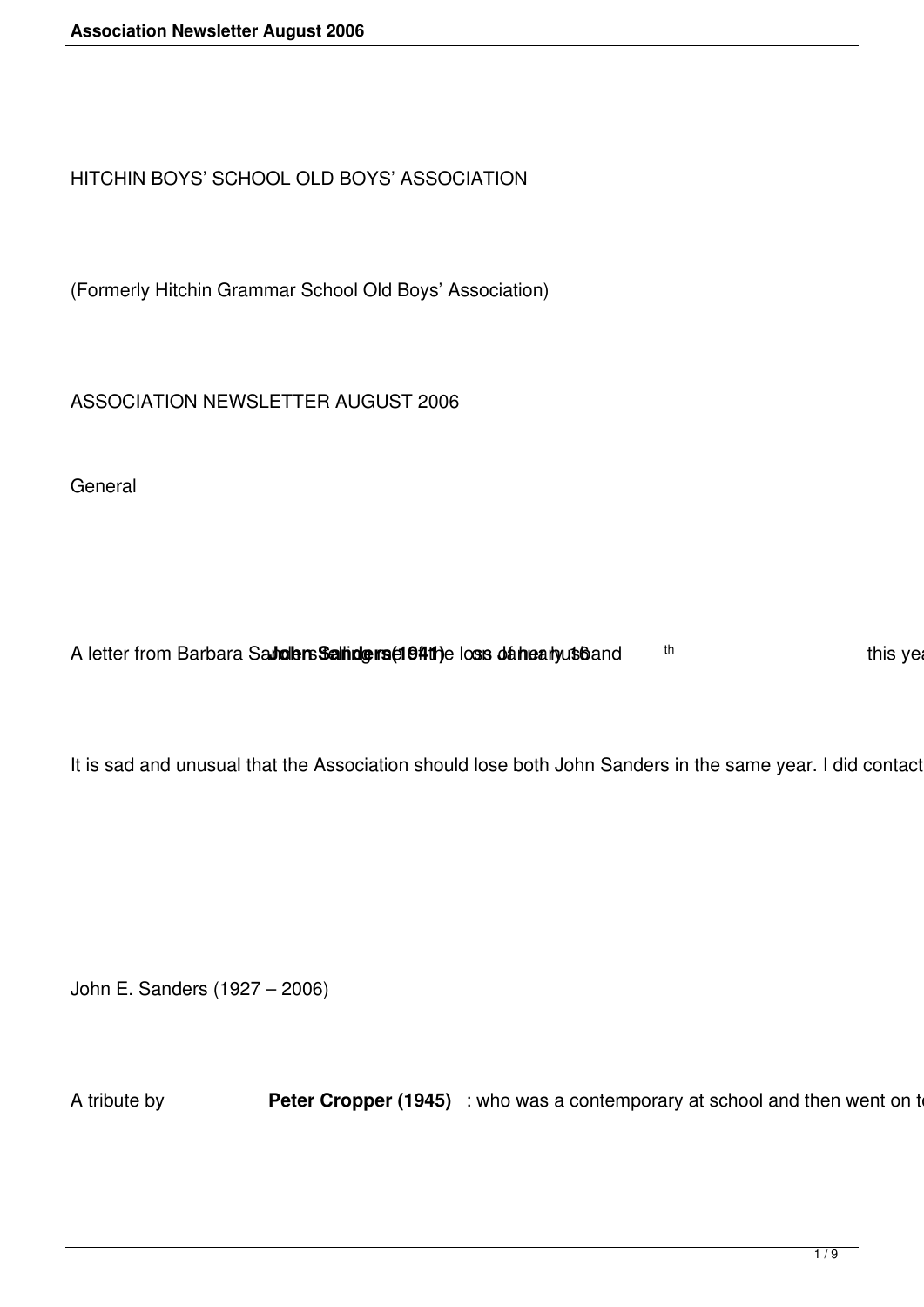'I have a vivid recollection of my first encounter with John. It was on the day of the entrance exam for the

We went through school, avoiding football when we could. John soon fell under the spell of an unusually

It is interesting to recall that John left school on July 29, 1945. Only ten days later the atomic bomb wen

It all looks inevitable. But it wasn't. Way back in the nineteenth century, John's grandfather had founded

Around the turn of the century Sanders & Sons had been quick to recognise the significance of the inter

John might have had a fulfilling career in the family business, and made quite a lot of money. But the lur

Turning now to music, there was again something inevitable about John's development. One of his moth

That brings me to the last of my reminiscences. This takes the form of a little anecdote, which some pec

One lovely summer evening, Boris Ord was giving a party for members of the CUMS orchestra and chor

**Peter Cropper (1945)**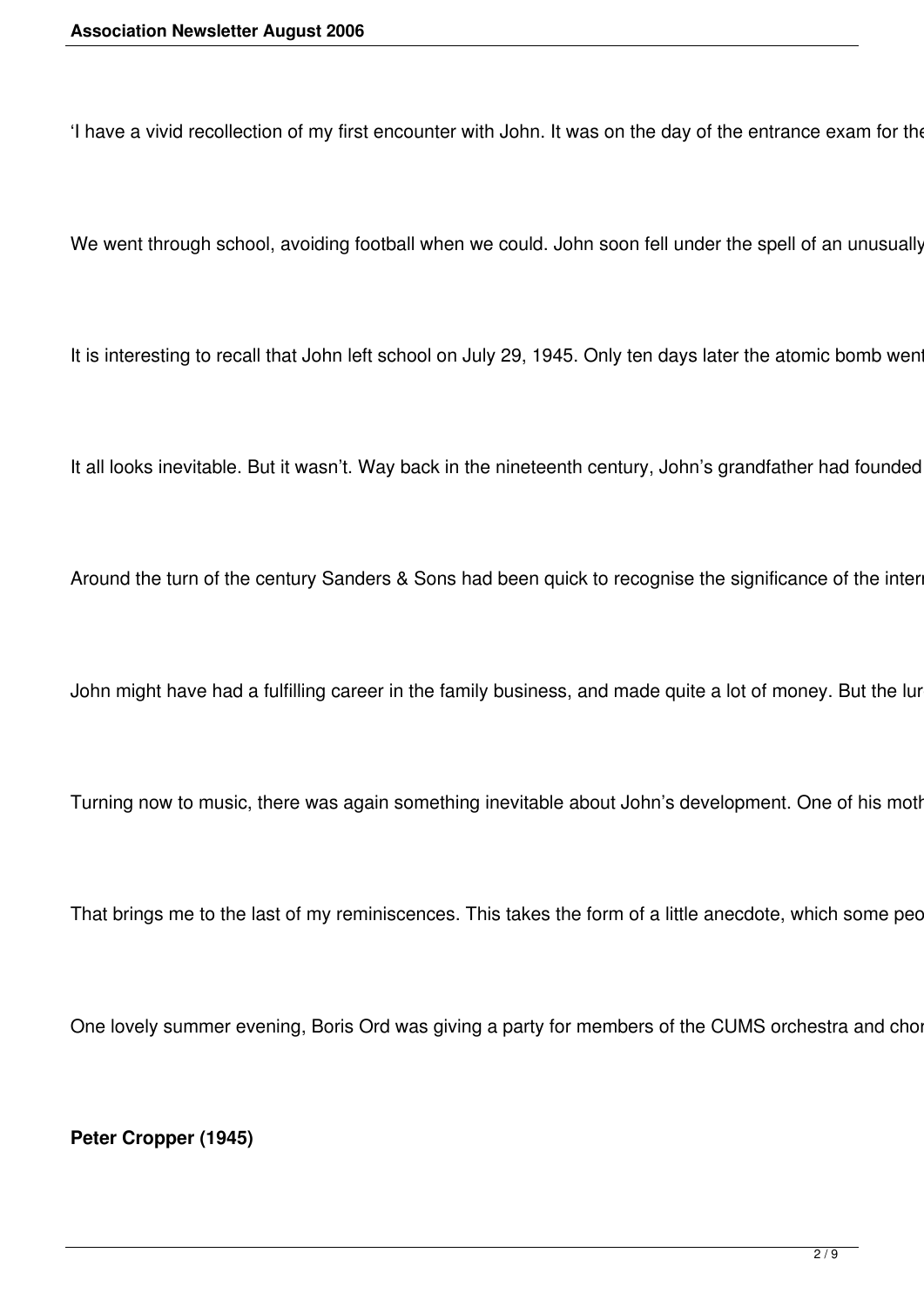Committee News

This year we hope to produce a membership pack for new members and a calendar for everyone.

New Members

A welcome to **Jack Thomas (1945)** who has joined the Association.

News from Members

Robin Gardner (1947) His memory of the 1940Pshiwkkisttologuered by the opmettal ctweithalfthaoulg Schuettwarshi

My records show Phil as a life member of the Association with an address in the Bahamas .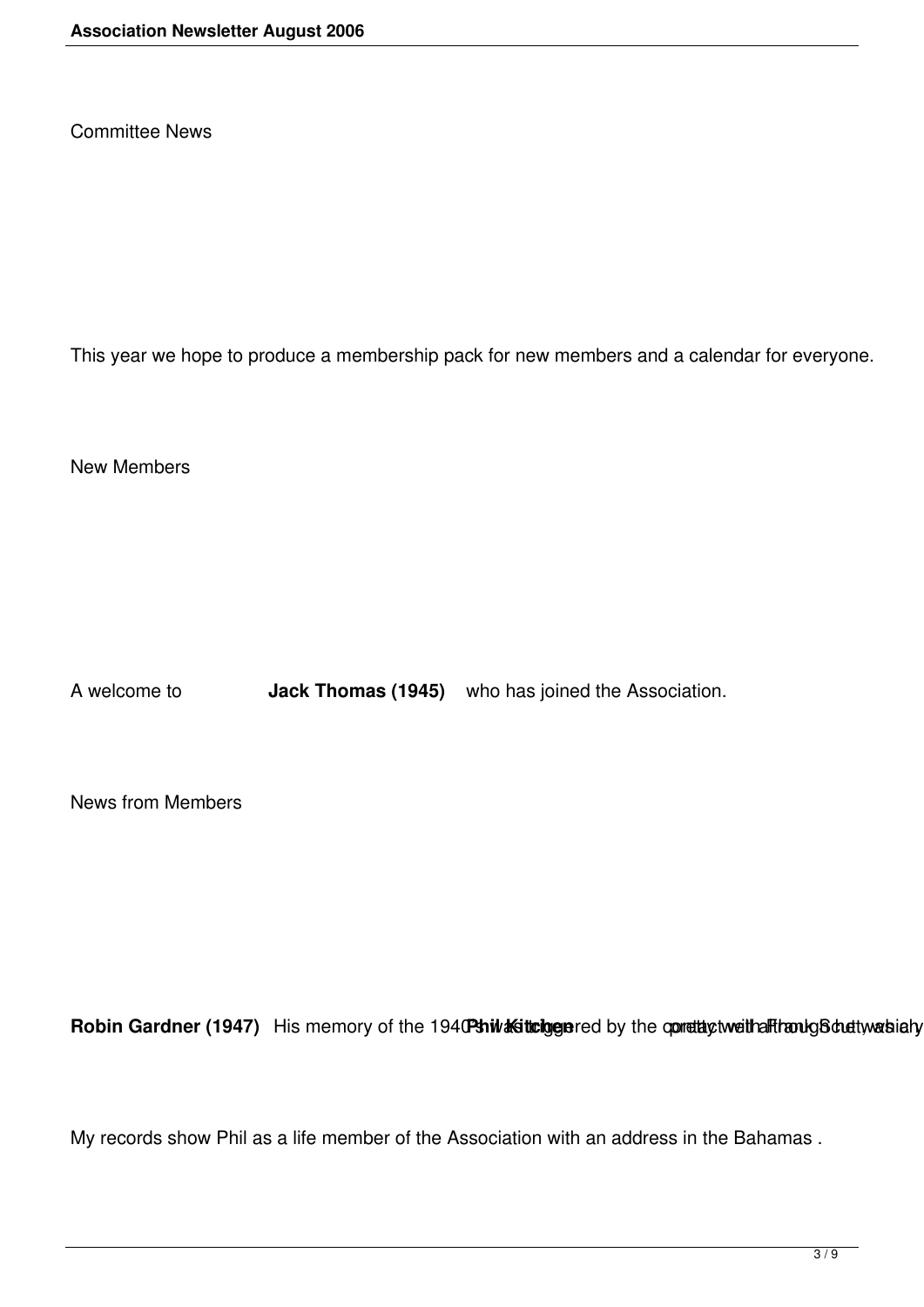Any news of Phil would be appreciated – Ed

Other Old Boys

| Roy Bolton (1940)<br>He has been looking at the 1<br>A message from                        | XI crick |
|--------------------------------------------------------------------------------------------|----------|
|                                                                                            |          |
| He remembers<br>, who was in the team, and his brother Ted who was als<br><b>Gus Baker</b> |          |
|                                                                                            |          |

I met **John Garrod (1960)** at a wedding in Herne Bay . We had a good time remin

Michael Burgess

A couple of years ago, I bought a picture postcard of the old school. I just happened to find it on eBay. It had originally been mailed at 7.30 pailpenning 6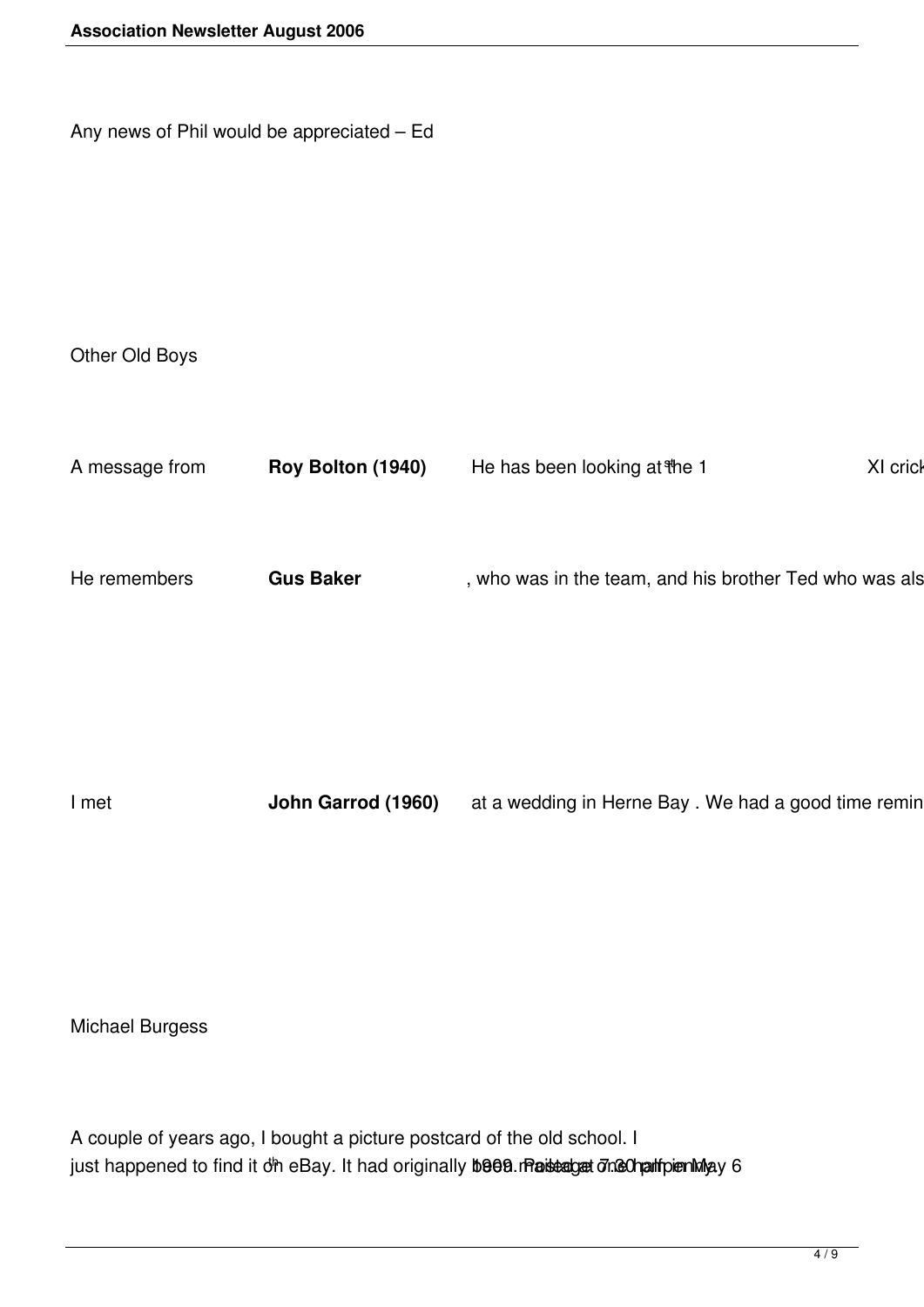but the view of the sixth form house, Mattocke Library and the front door was familiar. It sits in a little plastic frame in my living room.

The back of the card, with the address and comment looks like this:

Addressed to Miss Pebody, Teirle? House, St. John's Road , Stonetgate. Leicester.

My dear Maggie I will write you a longer letter this week. Thanks so much for your letter. I am still a cripp

Does it mean anything to anyone?

Official: Cross-Country is Physical Abuse

Old Boys from the 'Stan' Rainbow era may be amused by this extract from the Daily Telegraph.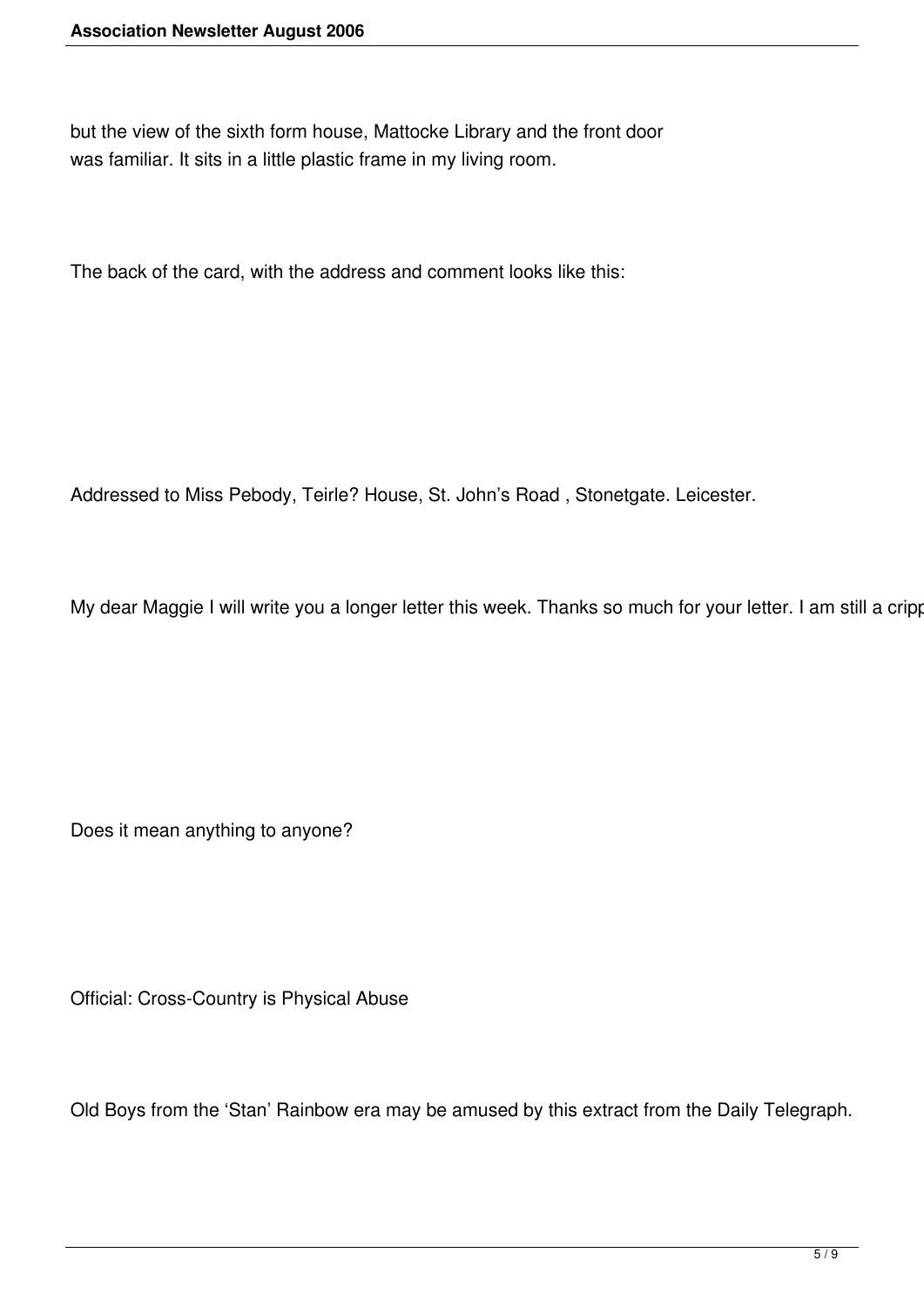(Ed)

For generations of children, cross-country runs across miles of muddy fields in the depths of winter have

But today's youngsters have been given the perfect get-out clause by a citizenship guide used in thousa

The first chapter of the book entitled "Your Legal Rights" describes how human rights legislation affects

It goes on to give just two examples – bullying and cross-country.

Teachers and heads reacted with astonishment to the statement.

**Blueharts 60 th Annual Dinner Dance** 

Saturday September 30th at the Lucas Lane site.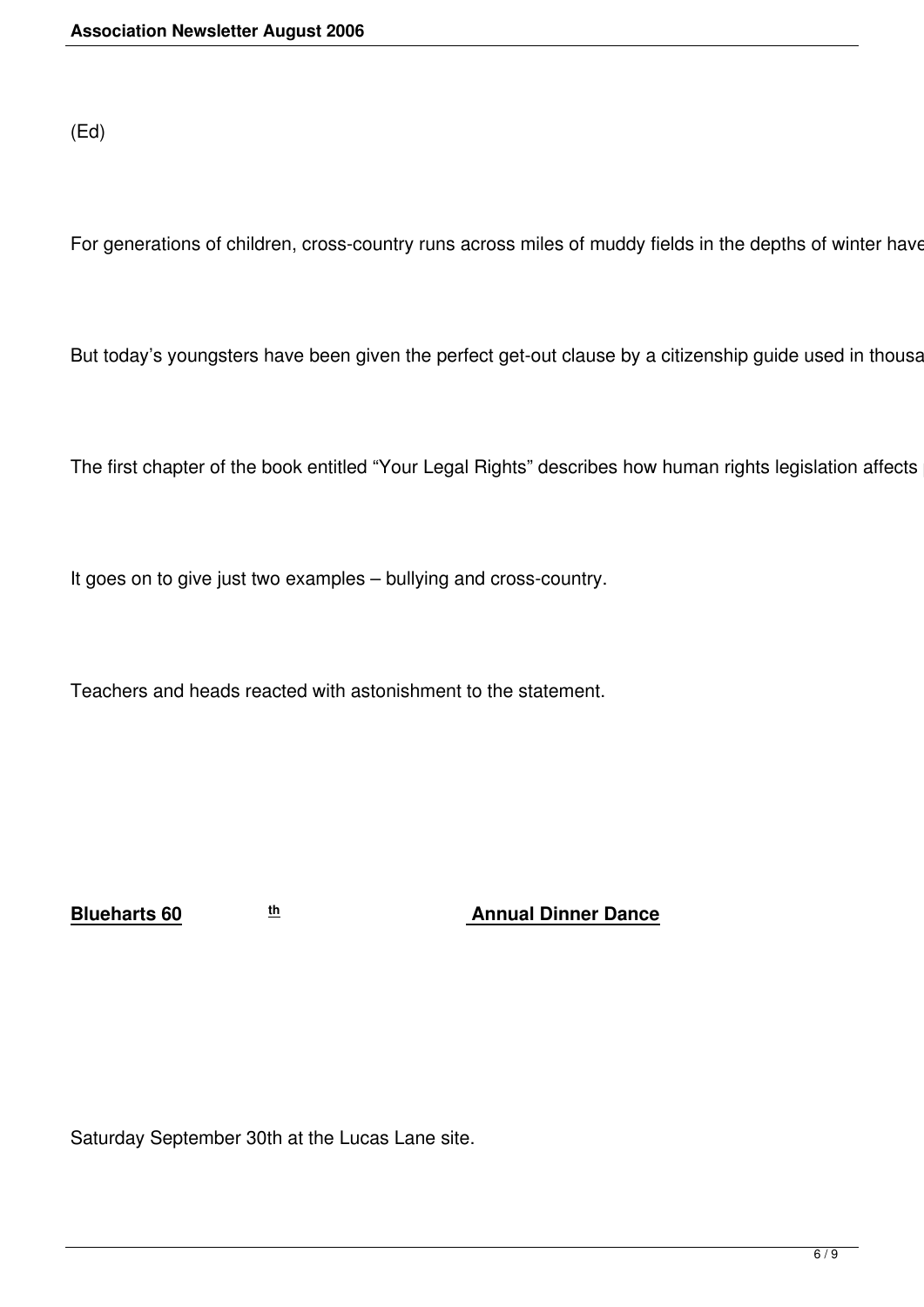Big Marquee, Great Band and Good Food.

Tickets are £45 each

For details and tickets contact Tony (Widge) Buckland

At 21 Priory Way Hitchir **98G** 4 (01462 432056)

Email: anthonybuckland@hotmail.com

"Book of Remembrance"